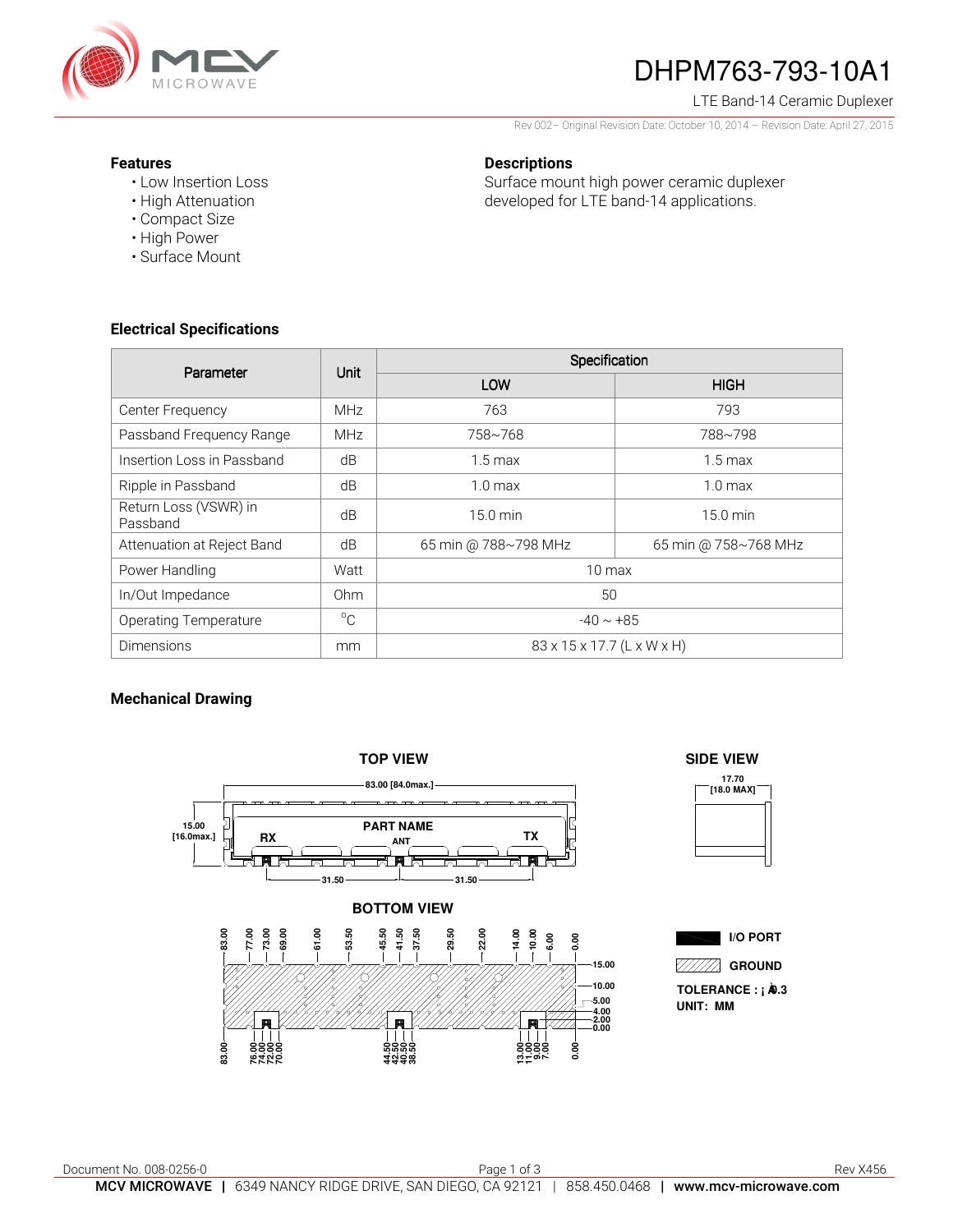

### DHPM763-793-10A1

### LTE Band-14 Ceramic Duplexer

Rev 002– Original Revision Date: October 10, 2014 – Revision Date: April 27, 2015

### **Recommended PCB Layout**



### **Electrical Response**